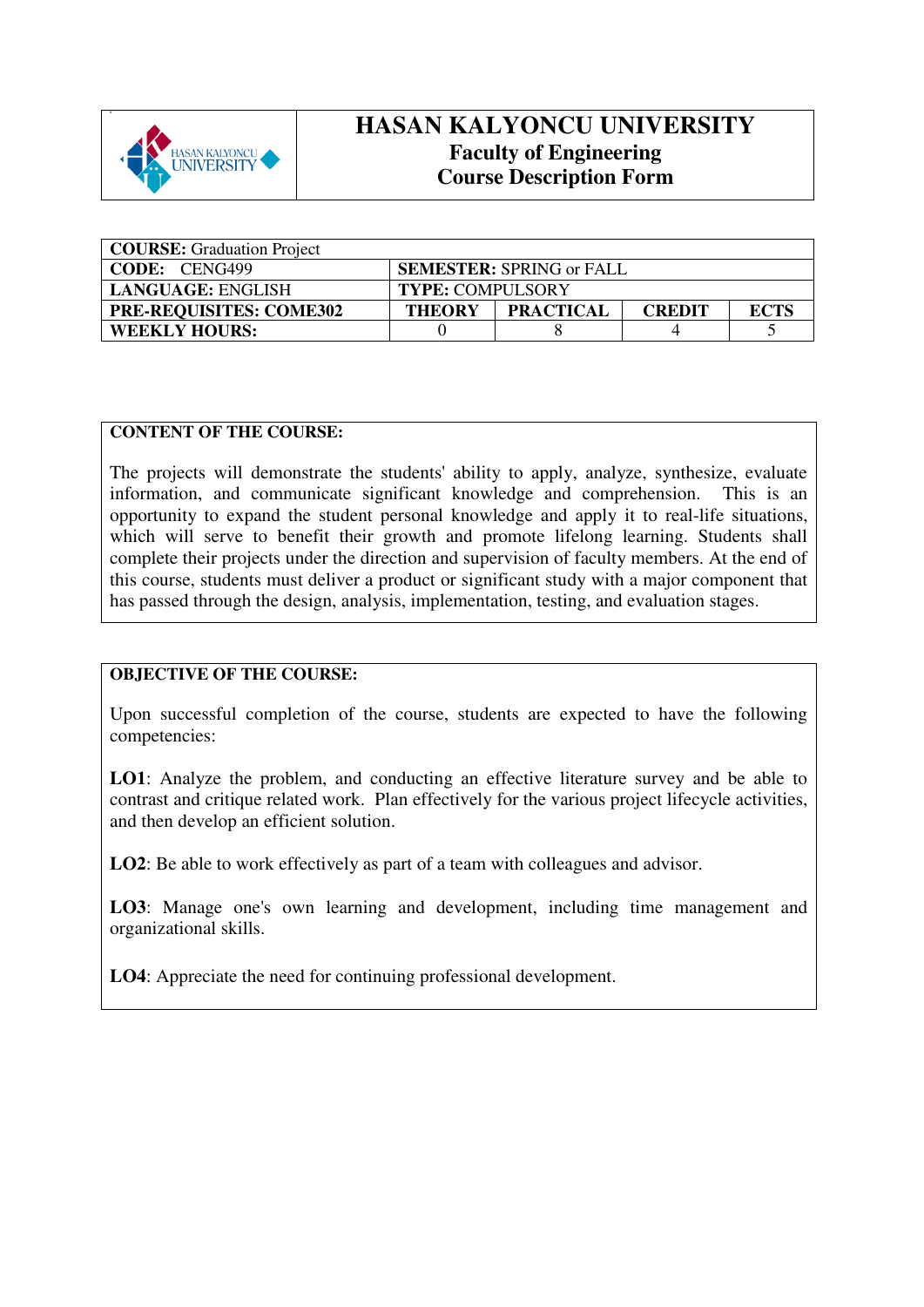|        | <b>WEEKLY SCHEDULE</b>                                                                 |  |  |  |  |  |
|--------|----------------------------------------------------------------------------------------|--|--|--|--|--|
| Weeks  | <b>Topics</b>                                                                          |  |  |  |  |  |
|        | <b>Phase 1: Initiating</b>                                                             |  |  |  |  |  |
| $1-2$  | Creating the groups and select the topic(Students must submit the Project Selection    |  |  |  |  |  |
|        | Form)                                                                                  |  |  |  |  |  |
|        | <b>Phase 2: Problem definition (Problem Statement)</b>                                 |  |  |  |  |  |
| $3-4$  | Literature Reviews (Historical and theoretical background).                            |  |  |  |  |  |
|        | Current / Existing systems.                                                            |  |  |  |  |  |
|        | Proposed scope and enhancement.                                                        |  |  |  |  |  |
|        | Development of Project Objectives.                                                     |  |  |  |  |  |
|        | Phase 3:                                                                               |  |  |  |  |  |
| $5-6$  | Software Requirements Specification (SRS)                                              |  |  |  |  |  |
|        | Software Design Description (SDD)                                                      |  |  |  |  |  |
| $\tau$ | <b>Interim Report are due</b>                                                          |  |  |  |  |  |
|        | <b>Phase 4: Implementation/Test</b>                                                    |  |  |  |  |  |
|        | The final product will be built.                                                       |  |  |  |  |  |
| $8-13$ | Testing: making some test to ensure that the final product and its all functionalities |  |  |  |  |  |
|        | have been implemented working properly.                                                |  |  |  |  |  |
|        | Designing the project poster.                                                          |  |  |  |  |  |
| 14     | <b>Final Report is due</b>                                                             |  |  |  |  |  |
|        | Checking the format and similarity                                                     |  |  |  |  |  |
| 15     | <b>Final Report (last version) is due</b>                                              |  |  |  |  |  |
| 16     | <b>Demo-Day</b> (Discussion and Jury Evaluation)                                       |  |  |  |  |  |

## **TEXTBOOK**:

**Students** will be guided by the supervisor through some study notes, books, and research articles.

Other appropriate learning resources are possibly related to the nature of the research project.

| <b>EVALUATION SYSTEM:</b>     |                 |                |  |  |  |
|-------------------------------|-----------------|----------------|--|--|--|
| <b>IN-TERM STUDIES</b>        | <b>QUANTITY</b> | PERCENTAGE (%) |  |  |  |
| Interim Report                |                 | 20             |  |  |  |
| <b>Final Report</b>           |                 | 40             |  |  |  |
| Poster                        |                 | 10             |  |  |  |
| Project Presentation and Jury |                 | 30             |  |  |  |
| Evaluation                    |                 |                |  |  |  |
| <b>TOTAL</b>                  | 4               | 100            |  |  |  |
| <b>CONTRIBUTION OF</b>        | $\overline{2}$  | 60             |  |  |  |
| <b>INTERM STUDIES TO</b>      |                 |                |  |  |  |
| <b>OVERALL GRADE</b>          |                 |                |  |  |  |
| <b>CONTRIBUTION OF FINAL</b>  | $\mathfrak{D}$  | 40             |  |  |  |
| <b>EXAMINATION TO</b>         |                 |                |  |  |  |
| <b>OVERALL GRADE</b>          |                 |                |  |  |  |
| <b>TOTAL</b>                  |                 | 100            |  |  |  |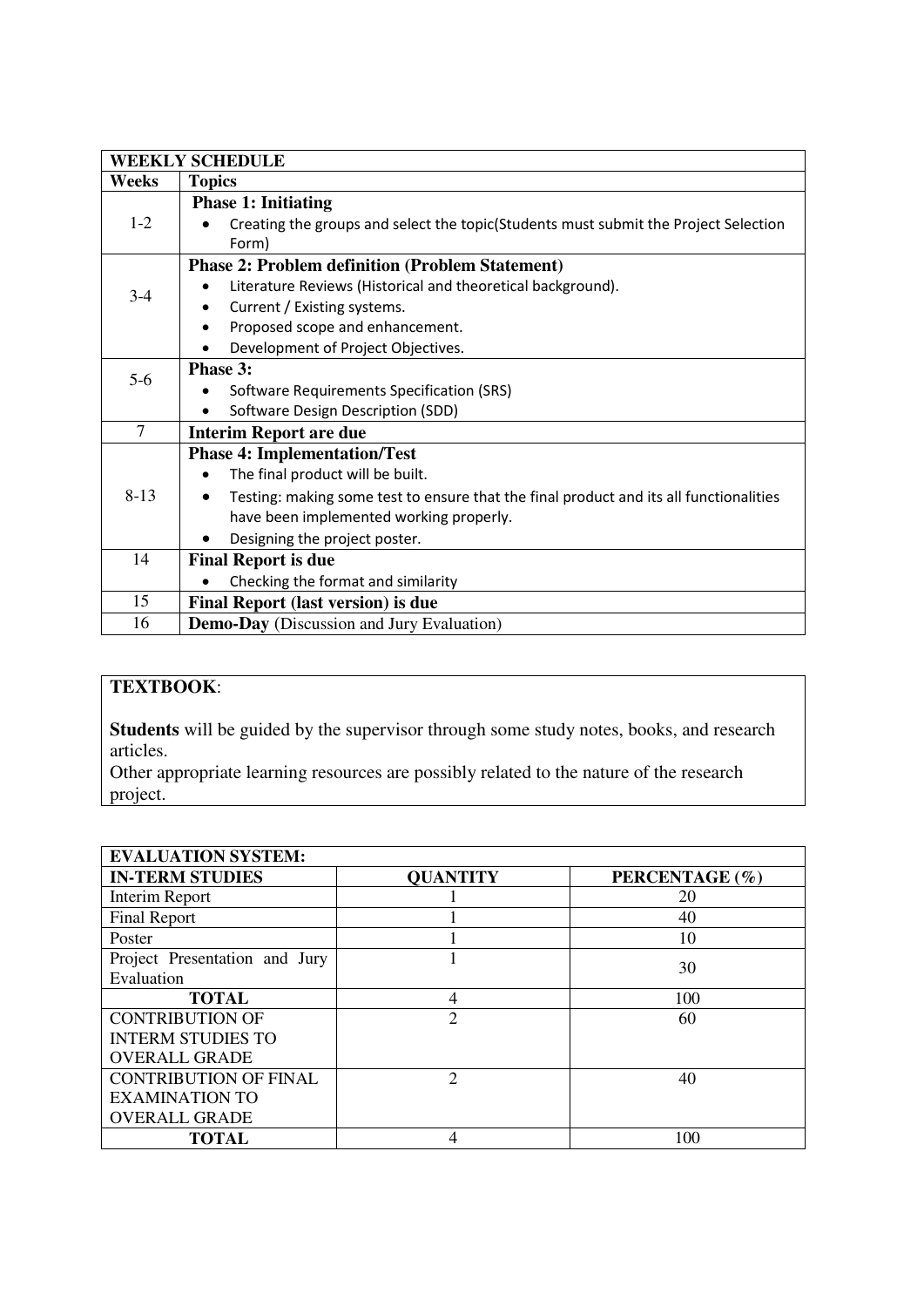| <b>COURSE CATEGORY:</b>        | PERCENTAGE (%) |
|--------------------------------|----------------|
| Mathematics and Basic Sciences |                |
| Engineering                    | 20             |
| <b>Engineering Design</b>      | 40             |
| Social Sciences                |                |

| <b>TABLE OF ECTS / WORKLOAD:</b>               |                 |                 |              |
|------------------------------------------------|-----------------|-----------------|--------------|
| <b>Activities</b>                              | <b>QUANTITY</b> | <b>Duration</b> | <b>Total</b> |
|                                                |                 | (Hour)          | Workload     |
| Course Duration (Meetings with the supervisor) | 13              |                 | 13           |
| Hours for off-the-classroom study (Pre-study,  | 14              |                 | 126          |
| practice)                                      |                 |                 |              |
| <b>Total Work Load</b>                         |                 |                 | 139          |
| <b>Total Work Load / 30</b>                    |                 |                 | 4,63         |
| <b>ECTS Credit of the Course</b>               |                 |                 |              |

|                 | PO <sub>1</sub>                                | PO <sub>2</sub> | <b>PO3</b> | PO <sub>4</sub> | <b>PO5</b> | <b>PO6</b> | PO <sub>7</sub> | PO <sub>8</sub> | <b>PO9</b> | <b>PO10</b> | <b>PO11</b> |
|-----------------|------------------------------------------------|-----------------|------------|-----------------|------------|------------|-----------------|-----------------|------------|-------------|-------------|
| LO1             |                                                |                 |            |                 |            |            |                 |                 |            |             |             |
| LO2             |                                                |                 |            |                 |            |            |                 |                 |            |             |             |
| L <sub>03</sub> |                                                |                 |            |                 |            |            |                 |                 |            |             |             |
| LO4             |                                                |                 |            |                 |            |            |                 |                 |            |             |             |
|                 | PO: Program Outcomes   LO: Learning Outcomes   |                 |            |                 |            |            |                 |                 |            |             |             |
|                 | Values: 0: None   1: Low   2: Medium   3: High |                 |            |                 |            |            |                 |                 |            |             |             |

| <b>INSTRUCTOR(S):</b>         | Asst. Prof. Dr. Saed<br>ALQARALEH |
|-------------------------------|-----------------------------------|
| <b>FORM PREPARATION DATE:</b> | 13/9/2019                         |

| <b>LEARNING OUTCOMES OF THE</b>                       | PROGRAM OUTCOMES:                                                                                            |
|-------------------------------------------------------|--------------------------------------------------------------------------------------------------------------|
| <b>COURSE:</b>                                        |                                                                                                              |
| LEARNING OUTCOMES OF THE COURSE:                      | <b>PO1:</b> Adequate knowledge in mathematics, science                                                       |
| LO1: Analyze the problem, and conducting              | and engineering subjects pertaining to the relevant                                                          |
| an effective literature survey and be able to         | discipline; ability to use theoretical and applied                                                           |
| contrast and critique related work. Plan              | knowledge in these areas in complex engineering                                                              |
| effectively for the various project lifecycle         | problems.                                                                                                    |
| activities, and then develop an efficint              | <b>PO2:</b> Ability to identify, formulate, and solve<br>complex engineering problems; ability to select and |
| solution.                                             | apply proper analysis and modeling methods for this                                                          |
|                                                       | purpose.                                                                                                     |
|                                                       | <b>PO3:</b> Ability to design a complex system, process,                                                     |
| <b>LO2</b> : Be able to work effectively as part of a | device or product under realistic constraints and                                                            |
| team with colleagues and advisor.                     | conditions, in such a way as to meet the desired result;                                                     |
|                                                       | ability to apply modern design methods for this                                                              |
| <b>LO3</b> : Manage one's own learning and            | purpose.                                                                                                     |
| development, including time management                | PO4: Ability to devise, select, and use modern                                                               |
| and organizational skills.                            | techniques and tools needed for analyzing and solving                                                        |
|                                                       | complex problems encountered in engineering                                                                  |
|                                                       | practice; ability to employ information technologies                                                         |